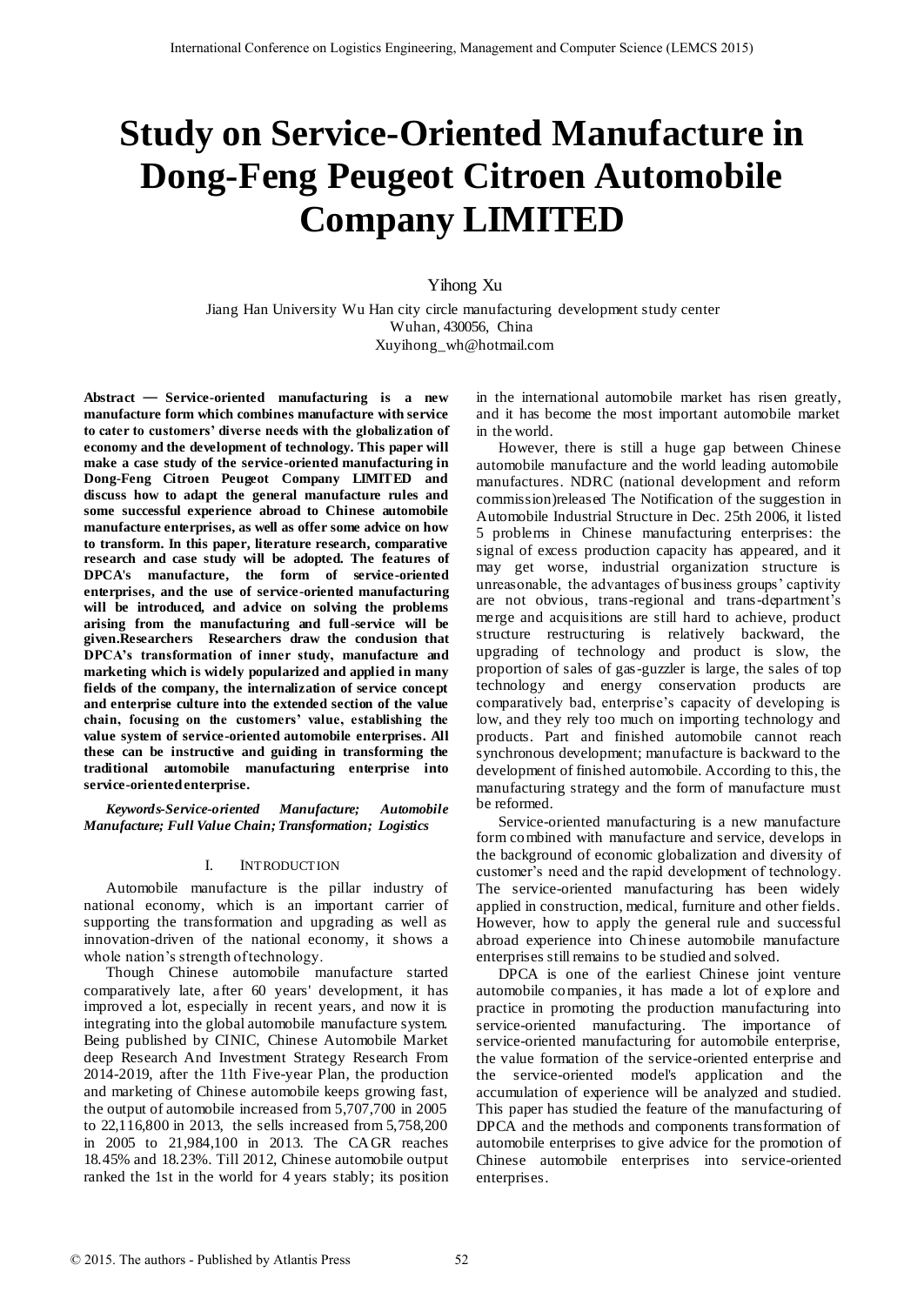#### II. THE STATEMENT ABOUT T HIS SUBJECT BOTH AT HOME AND ABROAD

#### *A. The development of the automobile manufacturing in the world*

In 2001, Tsinghua University published the book Manufacture in the 21st Century by Professor Paul Kenneth Wright of the University of California. The book made a conclusion of the manufacturing form of U.S.A from 1970s to the beginning of the 21st century. The following forms of manufacturing has many classic models and cases which have a close connect with automobile manufacturing enterprise.

| TABLE I. THE FEATURES AND DEVELOPMENT OF THE WORLDWIDE AUTOMOBILE MANUFACTURING |  |
|---------------------------------------------------------------------------------|--|
|---------------------------------------------------------------------------------|--|

| year | The manufacturing form         | Model enterprise                                           | Feature                                                                                                                                                                                                                                                                                                                                                                                                      |  |
|------|--------------------------------|------------------------------------------------------------|--------------------------------------------------------------------------------------------------------------------------------------------------------------------------------------------------------------------------------------------------------------------------------------------------------------------------------------------------------------------------------------------------------------|--|
| 1910 | Flow Line Production           | Ford Motor Company                                         | Mass production, Taylor and Scientific Management Theory                                                                                                                                                                                                                                                                                                                                                     |  |
|      | Model                          |                                                            |                                                                                                                                                                                                                                                                                                                                                                                                              |  |
| 1920 | Multi-division Production      | General Motor Company                                      | Meet the requirements of customers, enhance enterprise                                                                                                                                                                                                                                                                                                                                                       |  |
|      | Model                          |                                                            | competitiveness                                                                                                                                                                                                                                                                                                                                                                                              |  |
| 1970 | Team-made Model                | Volvo Car Corporation                                      | Emphasize on the importance of subjective dynamics, corporate<br>responsibility and team spirit to enhance efficiency.                                                                                                                                                                                                                                                                                       |  |
| 1980 | Lean Manufacturing<br>Model    | Toyota Motor                                               | Emphasize on eliminating the waste of excess inventory, use less labor<br>power, less space, less investment and less time to meet the<br>requirements of customers                                                                                                                                                                                                                                          |  |
| 1987 | Mass Customization<br>Model    | <b>BMW</b>                                                 | Combine the traditional mass production and customization, emphasize<br>on meet the personal and diverse requirements of customers swiftly and<br>flexibly                                                                                                                                                                                                                                                   |  |
| 1990 | Virtual Manufacturing<br>Model | Volkswagenwerk                                             | Based on the market trend of diversity and individualization, the<br>manufacturing process should be as flexible and quick-respond to have<br>great competitiveness in the unpredictable and competitive market                                                                                                                                                                                              |  |
| 1991 | Agile Manufacturing<br>Model   | General Motor Company                                      | The model adapts computer simulation and virtual reality technology,<br>uses group corporation to realize production design, process planning,<br>processing and manufacturing, performance analysis, quality<br>inspection, and each class's essential process of the enterprise's<br>management and control to enhance the ability of each class's deciding<br>and control in the process of manufacturing |  |
| 2000 | Global Manufacturing<br>Model  | Renowned global<br>automobile manufacturing<br>enterprises | The global manufacturing enterprises use global resources to explore<br>the global market, efficiency and acquire additional strategic value.                                                                                                                                                                                                                                                                |  |

In 2008, Yi Jiaxu announced the "Branding, PIGGGB" in his paper. This model is based on the production life cycle theory, set the automobile production life cycle theory as its main line, supported by informatization, globalization, greenization and branding, and sets the progress aim: time, quality, cost, service, resource and environment, pointing at economic benefit and sustainable development, having the features of multi manufacturing model integration, time-space dimension expansion, manufacturing objective multisession.

#### *B. The status of the study of service-oriented manufacturing*

Service-oriented manufacturing is a brand new manufacturing model, emerged in the background of the combination of the manufacture and service industry, infiltrates towards the manufacture industry and service industry with the help of the networked corporation, providing the customers with product-service system, the enterprise will get profits by creating the customers the greatest value.

The developed industry countries have made a lot of studies of the service-oriented manufacturing, and the researchers are experts in the background, contents and methods of the study, and achieved a lot. The U.S.A named it Serviced Based Manufacturing; Australia named it Service-Enhanced Manufacturing, Japan named it

service-oriented manufacturing, and The U.K named it Product Service System.

The domestic study of Service -oriented manufacturing began comparatively late—— in 2003, after 2005, due to the need of the promotion of "made in China" the socialization of manufacturing industry began to attract the public attention, and become a hot project in the manufacturing study field. In 2007, Professor Sun Linyan published Service-oriented Manufacturing -the Advanced Manufacturing Mode in the 21st Century , which first put forward the concept of the service-oriented manufacturing, the influential study includes the study of the definition of the service-oriented manufacturing, origin of the value, and the main scientific issues by Sun Linyan, Zhao Xiao lei and Lin WenJin. The research of the product features and study basis of the product service value-added published by Ye Qin, Zheng Jichang, and Liu Ping. The discussion of the product servicing which is published by Wu Guosheng, Cheng Dazhong and Song Gaoge. The analysis of the enhancement of the manufacturing service" origin, status and development, and inner mechanism published by Lin Lei and Wu Guisheng.

 In 2010, He Zhe and Sun Linyan believed that, in the view of the form of the concept, the service-oriented manufacturing went through a long period of time. It may date from the prediction the futurist made in the 1970s, after that, it mainly went through 4 stages.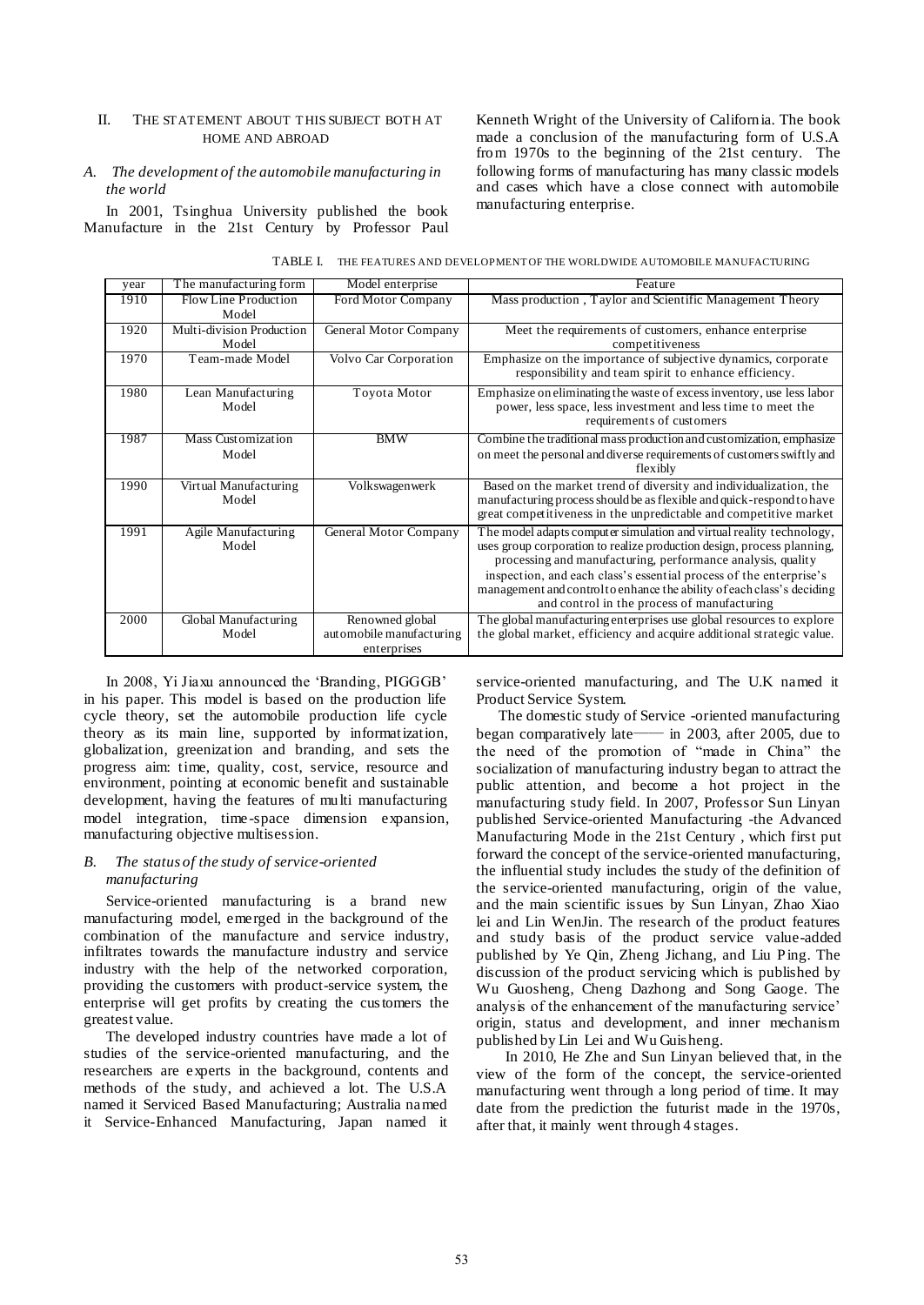| <b>Stage</b>         | Stage I                                                          | Stage II                                                                                          | Stage III                                                                                 | <b>Stage IV</b>                                                                                                       |
|----------------------|------------------------------------------------------------------|---------------------------------------------------------------------------------------------------|-------------------------------------------------------------------------------------------|-----------------------------------------------------------------------------------------------------------------------|
| Time                 | 1970s                                                            | 1990s                                                                                             | $2000 - 2005$                                                                             | After 2006                                                                                                            |
| Symbol               | The put submit of the<br>service-oriented<br>manufacturing       | The manufacturing facing<br>service                                                               | Producer services                                                                         | Service-oriented<br>manufacturing                                                                                     |
| Industry<br>activity | The developed countries<br>entered the age of service<br>economy | The promotion of<br>international traditional<br>manufacturing enterprises<br>to service-oriented | The promotion of<br>international top class<br>manufacturing enterprises<br>has completed | Chinese enterprises began<br>the promotion of the<br>service-oriented<br>manufacturing and gave<br>new meanings to it |

TABLE II. THE STAGES WHICH CONCEPT OF SERVICE-ORIENTED MANUFACTURING WENT THROUGH

The overseas study of the service-oriented network is usually carried out with the theory of the product service. The relevant research of the Product Service System began in Netherlands and Scandinavian countries in the end of the 1990s. It mainly focuses on the introduction of the macro policy and concept level, far away from the deep question in this filed, lacks systematic research.

The establishment of the service-oriented is the integration of the supply chain and the combination of the manufacturing and service industry to some extent. Lawrence and Lorsch definite the integration as , "A state of corporation, which exists in the department and the department will endeavor under the requirement of environment." Lee pointed out 4 ways of the integration of the supply chain: the integration of information, corporation, share of resources, membership chain, share of venture and the definite plan of profit. Lee and Wang divide the supply chain according to the coordination degree between the integration members: integration of information, Synchronization schedule, work procedure and new business model.

The domestic research of service-oriented manufacturing network began with the research of the model of the service-oriented manufacturing, most of which are still in the stage of the introduction of the concept mode, which lacks the objective research of the specific field, let alone the micro aspect of the working procedure of the service-oriented network. What"s more, the domestic research of this filed is only limited to several academic institutions, it didn"t attract enough attention of the academic and enterprises. The example research connected to it is that in 2011, Liu Bingchun published the research about service-oriented manufacturing coordination mechanism in his dissertation. He believed the service-oriented manufacturing network was the model which could realize the management and organization of service-oriented manufacturing, whose core was establishing the system based on product which could lead the customers anticipate the whole procedure of the product service and service product and other activities to enhance the traditional value chain, thus could realize the expansion of the scale of the enterprise value chain. Meanwhile, with the corporation and division of labor of the node in the network, the integration of resource and innovation of knowledge, the competiveness of the manufacturing industry will be promoted. The establishment of the service-oriented network is of great significant of the promotion of the domestic economic development, the promotion of manufacturing industry and the enhancement of the enterprises' competitiveness.

 In Oct. 2006, Chen Siyun put forward a few methods in the strategic extent of coordinating the supply chain of automobile in The Application of Supply Chain in the Automobile Manufacturing, they are: external coordination, coordination of back-end purchasing and coordination of the design procedure. In 2010, Sun Qinghua applied the theory of value net into the coordination management of the automobile supply chain, and the study and research were based on the strategy of the value net's automobile supply chain.

Some achievements could be seen on the research about the service-oriented manufacturing both domestic and overseas, however, it mainly focuses on the establishment of the concept model, the analysis of the value mechanism, the technology and the design, etc, it lacks the research based on the automobile industry.

III. THE FORMATION AND THE APPLICATION OF THE SERVICE-ORIENTED MANUFACTURE THEORY OF DPCA

## *A. The Formation*

Aiming at the realization of the customer"s value and concentrating on the customer's service is the key point of the "service-oriented manufacturing Theory". The "customer" here, the author mean, is not the terminal consumers, but the whole chain of customers. The variety of the customers" demand and the homogenization of the products make the company integrate the products and service, and come up with the solutions in all-wave. In the chain, the upstream should take the action of the downstream into consideration, hence the company must systemize the resources both integrally and externally. Furthermore, the service can fulfill the sensible value and the satisfaction of the customers, thus forming the value theory comforting the self-manufacture advantages.

Researchers can find that in the manufacturing part, that staffs in different factories and teams are customers in different identities. They serve, rely on and connect with each other. As the customers putting their eyes on services in chronological products, the company will change its emphases from quality and cost to the realization of the customers, the so-called "Products Living Period" and "Customer Regulating Procedure". In the heart of every employee in the company, the product as well as its enriching service and widening service can become the ways of realizing the customers' value. In the chain of the realization, the down streams will never be an accepter passively, but take part in the whole period. Maximally can the products from the upstream comfort the downstream in realizing the value of the company itself.

## *B. The Application*

It is more and more obvious that the value chain is moving to services. Services has become a part of the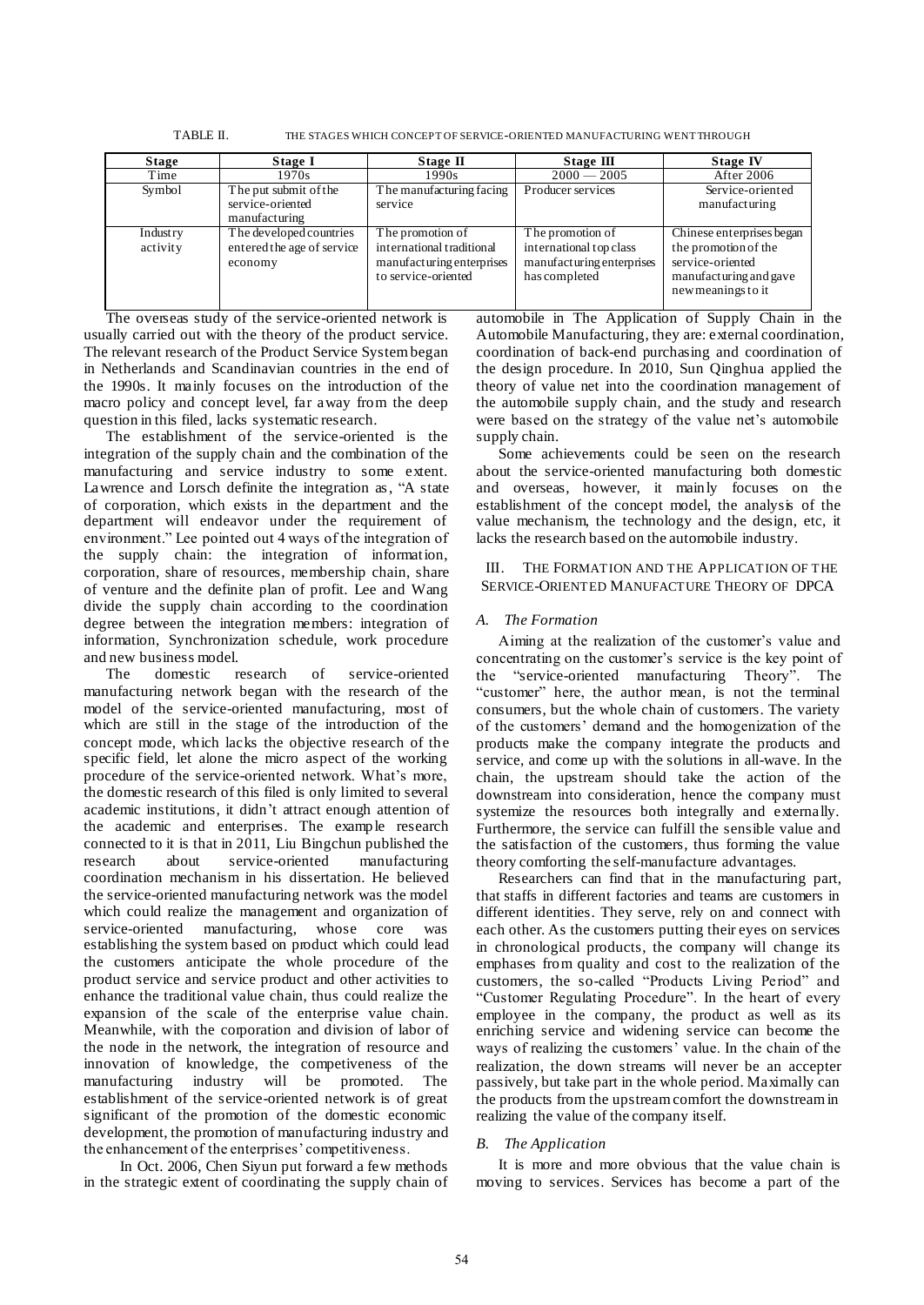essential competitiveness, in which the Service-Oriented Value Theory has been applied and worked. The departments have started various kinds of innovation. Not only had the upstream taken the downstream into consideration, but the downstream take part in the procedure of the manufacturing and transmitting spontaneously and actively as well. Customers and companies have become a whole part and have a great deal of intercourse, thus getting every part of the manufacture together to make progress and innovation, and the common value of customers and companies. At the same time, it reaches a win-win stage in all sides, and starts the formation of building up the common interest. Initiatively regulating and improving the service system make the company taking more advantages in competition. What"s more, it makes the company earn more and gain more in the competitive environment.

What the author wants to emphasize is that, serviceoriented manufacturing is the composition of scientific and professional service, not the flock of those low-sided service. The innovative mode of DPCA stresses: 1. perfecting the service by innovation, making space for further interest to come up with targeted service. 2. Realizing the cooperatively compulsive service by getting customers in the procedure of manufacture and service. Centering in the customers, providing the whole "Product-Service Packages" to customers. Then the Company will cling to the creed of "Making the best product, providing the best service", thus being the company everlasting.

#### IV. THE TRAIT OF THE SERVICE-ORIENTED MANUFACTURE OF DPCA

The Service-Oriented Manufacturing emphasizes making the conventional manufacture as essence, aiming to provide the product with service and the transition of basing on the product itself. Then the company will provide the honorific solutions. What's more, the company can bring about a new value and establish exclusive advantages. For automobile industry, the transformation of the service mode is paramount. In fact, the procedure itself is the transformation of the company from product provider to service provider. Firstly, the service-oriented manufacturing updates the efficiency through improving the use of the resources. Secondly, the company broadens the space for the increase of the value. Thirdly, the service attaching to the product produces increment for the company itself, which realizes the sustainable development of increasing the environmental friendliness and improves the company"s "Green Value". Last but not the least, the extension of the service will guarantee the company making itself valuable.

## *A. The Application of the Advantageous Resources of Service-Oriented Manufacture Value Chain*

According to the advantageous resources the incessant competitive advantages come from the integration and the utilization of the resources. In the service-oriented manufacturing, the company realizes the coordination<br>manufacture by modularization producing and manufacture by modularization producing and<br>programmed improvement in the segment of  $improvement$  in the segment manufacturing of automobiles thus enhances the efficiency and the quality. The help of the related industry forms the scale of economy. It improves the flexibility of manufacturing, and reduces the cost while manufacturing and trading, making more profits for the company. For instance, while providing components of the automobiles, different levels of suppliers (second and third level included) make more money. In the service segment, the company can formalize the economy scale by providing the "Product-Service pack" When the marginal cost like wasted resources lessened, the company can basically realize making other profits in low cost. The elements of service, such as innovative abilities, designing tactics and researching experiences, make higher value for the company when put into the whole-scaled manufacturing application.

## *B. The Creation of the "Green Value"*

DPCA is on the target of creating "Green Value", building ecological platform, developing the environmentfriendly company. Since 2000, people pay more attention more on the pollution-free and environment-friendly products while consuming, for the deterioration of the living condition and the waste of the resources. Consequently, in the service system of the Service-Oriented Manufacturing, the company not only provides the service targeting to effectiveness, but not also observes professional service to improve the efficiency, reducing the waste while producing and using, lessening the expenditure both from the root and the branches. In DPCA, customers in different segments can partly join in the designing, producing and recycling. The company promotes the research and manufacture focusing on fulfilling the need from the customers, organically binding the product and the service together. Furthermore it can pave the ways for saving resources and reducing emissions. In this way, not only should the company shoulder the social responsibility itself, taking charge of recycling products, but stimulate the clean manufacture procedure and realize the green value by interiorizing exterior cost, extending the participant level in the product's living period.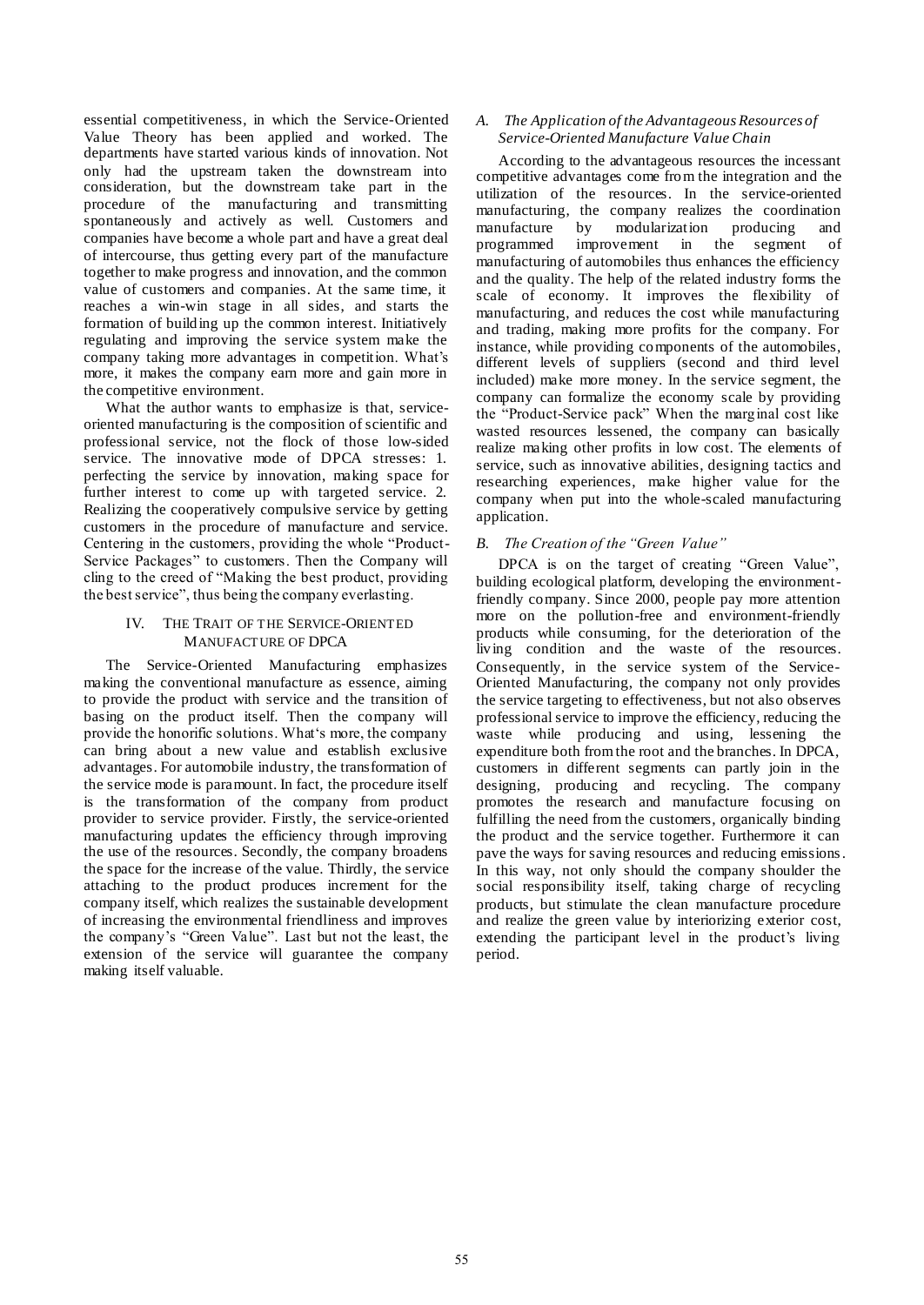

Figure 1. The Application of the Advantageous Resources of Service-Oriented Manufacture Value Chain

#### *C. The Application of Scaled-Customization and Sensorial Value*

The Service-Oriented Manufacturing maxi mazes its profit while realizing customer"s value by product and service. In the Service-Oriented Manufacturing, the company attaches importance to manufacture, maximally fulfill the customized need by compounding the advantages both from large-scaled and customized manufacture without sacrificing benefits. Simultaneously, it can cater for the sensorial need from customers through observing the sensorial value. While basing on the balance of the sensorial "get" and "lose" in the process of acquiring product and service, the enterprise will reach the stage of pleasure from service and progress of sensible value.

#### V. THE MAIN STRATEGY AND EFFECT OF THE DPCA'S SERVICE-ORIENTED MANUFACTURING TRANSITION

#### *A. From producing products to full-service integrated solutions*

In the past, traditional productive manufacturing companies regard making products as their center. So they just focus on the products. However, service-oriented manufacturing companies have changed from focusing on the products to focusing on the product's life cycle and full-service integrated solutions. Aiming at meeting the needs of the clients. Set the clients' needs as the overall process of the operation. This changing of service model is really important especially in automobile manufacturing. In DPCA, at the beginning of research and design of the automobile products, they have built an overall process service system for the upstream and downstream clients based on the UEC design center. Attracting all the interesting parties (including technology partners, quality control party, information service party) to join in the service of the solution, to build a service designing system to supply a comprehensive integrated solution to the downstream clients. In this process, the downstream

extend to the internal organization from the service interface of the manufacturing companies. For example, they participate in optimizing the design of products and the produce process, they offer some constructive suggestions and advice. In another way, the company stretches deep into the clients to notice and finds out their personality needs, and then collects them and gives back important information. Finally they form a totally new cooperation relationship.

#### *B. The changing from focusing on producing products to Post-Market service*

Recently, the changing from traditional products' manufacturing to service-oriented manufacturing in automobile manufacturing companies has a systematic and revolutionary impact on the research of the company and designing new products, optimizing the producing process, opening up and manages the market also creating the value inside the company. The DPCA is on the way to be a service-oriented manufacturing company. It's changing from only producing items, sailing and simply after-sales repair in the former time to integrated solutions, in other words that is to improve the value of the products by the customer service after sale. It accomplishes the progress of the products value and the brand value.

Post-Market refers to the summation of the service needs brought by customer service after the products delivery. In the formation of traditional manufacturing company, the inside service only stopped in the way of service among departments. The outside service is the limited after-sales service. Although the company can get some inspiration from the Post-Market, they seldom participate in the activities. Because of the lack of participation into the Post-Market, the automobile products" functions under the competitive circumstance and the role they played have been limited. To solve this problem, the company put forward an essential transformation of focusing on the Post-Market from the strategic level, transfer from offering basic before-sale and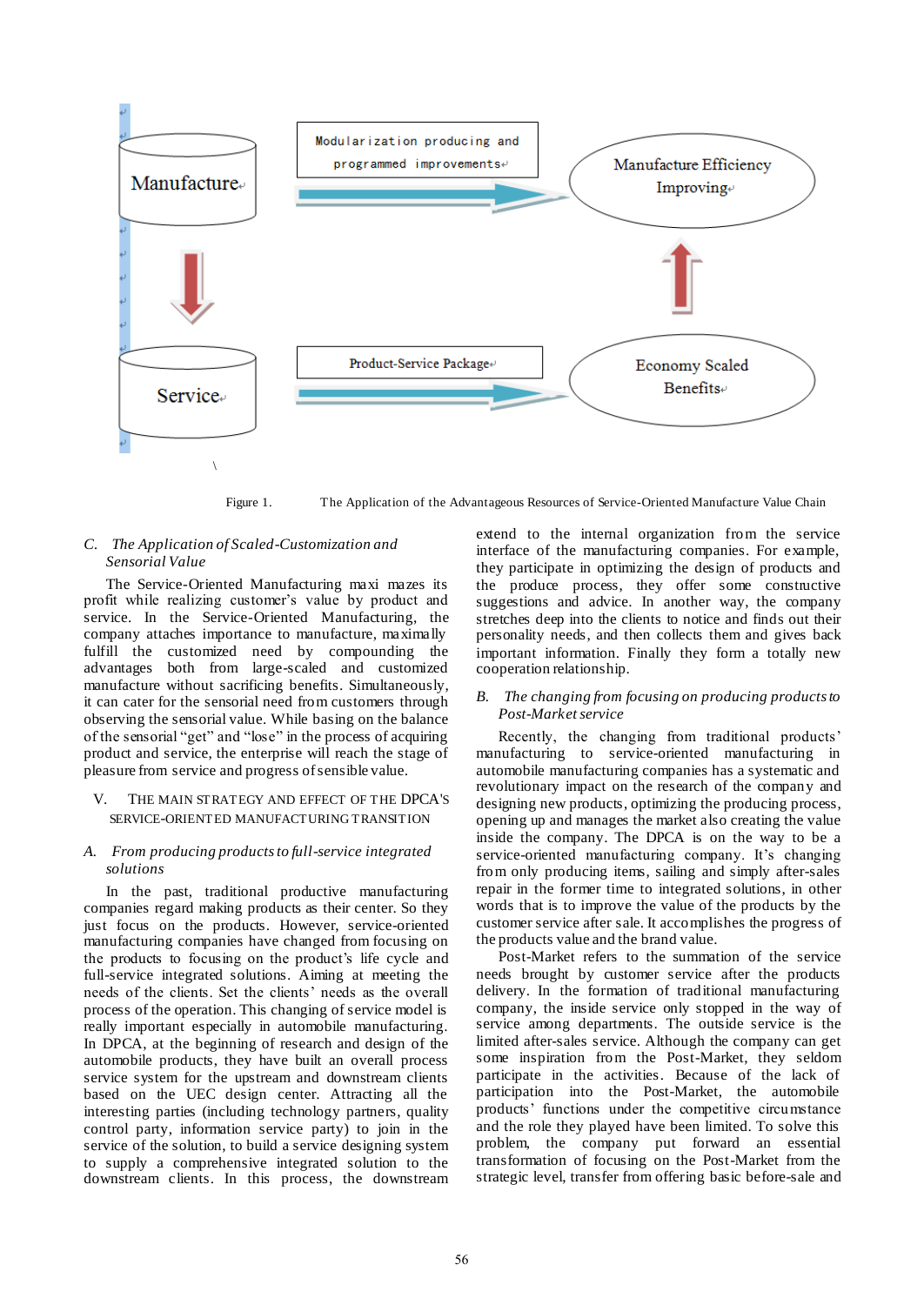after-sale service to providing product's life cycle's service, stretching from value-added service to after-sales service.

#### *C. Build up a service concept of customer oriented*

The service-oriented manufacturing's core is customer oriented. The company must need to fully observe the real needs of the clients, stand on the clients' feet to think about the question and build the company"s service concept that transfers from what researchers can provide to the clients to what do the customers need. The DPCA is carrying out the service concept of orienting all levels" clients, including the inside and outside clients, which makes it an accomplishment of transferring the service.

#### *D. Set up a service-oriented enterprise culture*

Enterprise culture is the marrow of an enterprise also the source and dynamis m for a company"s continuous development. The DPCA"s principle line is to set up a service-oriented enterprise culture. And also other principle, such as, long term running, keep moving, right process lead to good results, employees and company grow up together and so on. Making the service-oriented enterprise culture system as its core to boost the company's development.

#### *E. The proficiency analysis of the DPCA's serviceoriented manufacturing transformation*

The DPCA is one of the earliest auto joint ventures. From 1992 till now, it has been built for 20 years. However, in the first decade to 2002, the DPCA's main motorcycle type is Citroën Fukang hatchback. The company lack of motorcycle type, so that its products cannot compete well with others especially the hatchback had not been accepted by customers by that time. Its main manufacturing model is producing products and the fabricating cost is high, the additional value is low. So the company is always in deficit condition. In 2003, with the joining of Peugeot and the parent company of the DPCA, Dongfeng automobile company increased their investment; a new round of improvement has come. The company was

in great need of a creative transformation to change its condition of deficit and improve its competitiveness. Under this advantageous background, the DPCA started carrying out the transformation to be a service-oriented manufacturing step by step. Taking the lean management system as its frame, the service-oriented manufacturing helped the company transfer from the pure producing company to a comprehensive service enterprise, also gave the efficiency support to its continuous development.

 By the transition of the service-oriented manufacturing model and the applying of the service's concept, tools, ways, all the employees have deeply understood the meaning of the service-oriented manufacturing model. They also actively participated in the daily work"s improvements. At the same time, it has been carried out in the full value chain, such as, the manufacturing providers, the dealers and so on to build a self-perfection and a keeping service system. In the recent 5 years, the DPCA"s service-oriented manufacturing transition has been published to producing field, business field and many other areas to stretch the full value chain. Statistics suggested that the company"s internal products department"s UEC management has promoted all the researching areas to get three-stars grade in 2004.In the sales department, 20 dealers that have transferred into service-oriented model have increased 86.4% in its average quantity of sales in 3 months and the sales satisfaction index has increased by 19.5% in average. In the providing chain, 13 manufacturing providers that have taken service-oriented transition have improved by 67.4% in its 0 mile"s PPM and 48% in its after-sale PPM, 10.8% in its quality of logistics. More than 7 hundred thousand finished automobiles have been sold and that was the best sale performance. In the research report of Chinese automobile after-sale service"s satisfaction index published by the international authority market consulting institution. The DPCA's two brands both have come into the top 3. All fields" BSC indexes have accomplished a goal to challenge the top 2.

TABLE III. PRACTICE STATISTICS OF THE DPCA"S ALL FIELDS

|      | UEC quantities | PP growth rate | After-sales satisfactory index's growth<br>rate | Sale's growth rate |
|------|----------------|----------------|-------------------------------------------------|--------------------|
| 2010 |                | 21%            | 3.2%                                            |                    |
| 2011 |                | 25%            | 4.7%                                            | 42                 |
| 2012 | 16             | 32%            | 11.3%                                           | 45                 |
| 2013 | フィ             | 43%            | 15.4%                                           | 55                 |
| 2014 | 37             | 48%            | 19.5%                                           | 70                 |

#### VI. CONCLUSIONS

The automobile manufacturing company transfers from produce-oriented to service-oriented, builds a customerfocused service principle and stretch towards the full value chain. All of these are the company"s strategic choices. The DPCA's transition of service idea, such as, the company"s internal research and development, manufacturing, marketing and so on have been published and used in the enterprise"s all fields. The service idea and the enterprise culture are absorbed to the value chain"s developing side and it is made the core as creating the clients" value. DPCA has built up a service-oriented

manufacturing's value system. All of above have the well function of reference or guidance for the traditional automobile manufacturing to transform into serviceoriented manufacturing enterprise.

#### **REFERENCES**

- [1] General Office of the State Council"s industry transition development plans (2011~2015)
- [2] Neely A. Exploring the financial consequences of the sterilization of manufacturing [J]. Operations Management Research, 2008, 1(2):103-118.
- [3] Hobo M, Watanabe C, Chen C J. Double spiral trajectory between retail, manufacturing and customers leads a way to serviceorientedmanufacturing [J]. Technovation, 2006, 26(7):873-890.